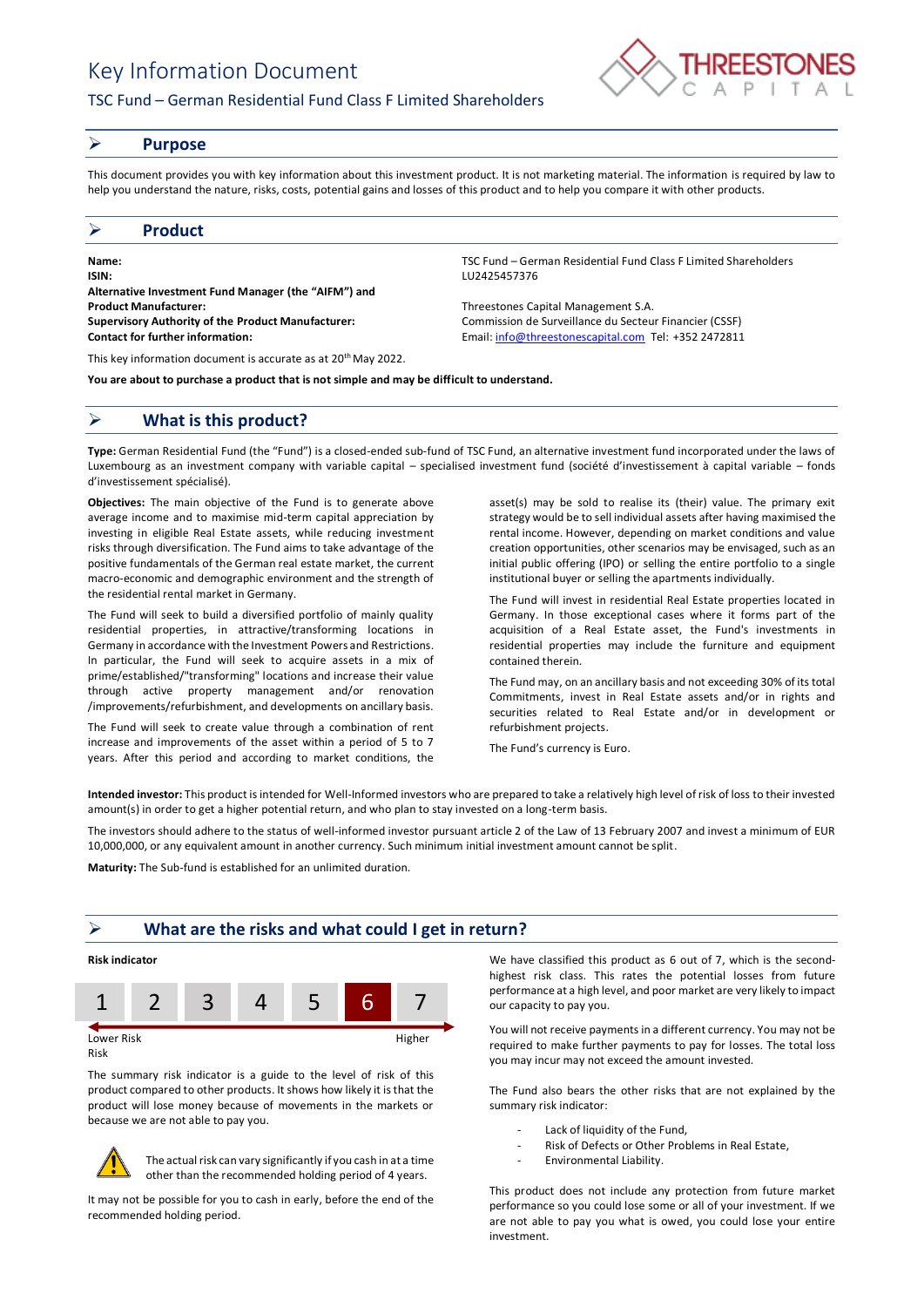# Key Information Document



## TSC Fund – German Residential Fund Class F Limited Shareholders

#### **Performance scenarios**

Market developments in the future cannot be accurately predicted. The scenarios shown are only an indication of some of the possible outcomes based on recent returns. Actual returns could be lower.

| Investment of EUR10,000 |                                     | If you cash in after 1<br>year | If you cash in after 2<br>years | If you cash in after 4<br><b>Vears</b> (recommended holding<br>period) |
|-------------------------|-------------------------------------|--------------------------------|---------------------------------|------------------------------------------------------------------------|
| <b>Stress scenario</b>  | What you might get back after costs | EUR 9,266.25                   | EUR 9,375.73                    | EUR 9,160.29                                                           |
|                         | Average return each year            | $-7.34%$                       | $-3.17%$                        | $-2.17%$                                                               |
| Unfavorable scenario    | What you might get back after costs | EUR 9,351.30                   | EUR 9,535.19                    | EUR 9,822.25                                                           |
|                         | Average return each year            | $-6.49%$                       | $-2.35%$                        | $-0.45%$                                                               |
| Moderate scenario       | What you might get back after costs | EUR 9.861.60                   | EUR 10,683.94                   | EUR 12,192.36                                                          |
|                         | Average return each year            | $-1.38\%$                      | 3.36%                           | 5.08%                                                                  |
| Favorable scenario      | What you might get back after costs | EUR 9,996.65                   | EUR 11,501.02                   | EUR 13,744.06                                                          |
|                         | Average return each year            | $-0.03%$                       | 7.24%                           | 9.50%                                                                  |

This table shows the money you could get back over the next 4 years, under different scenarios, assuming that you invest EUR10,000. The scenarios shown illustrate how your investment could perform. You can compare them with the scenarios of other products.

The scenarios presented are an estimate of future performance based on evidence from the past on how the value of this investment varies, and are not an exact indicator. What you get will vary depending on how the market performs and how long you keep the investment/product.

This product cannot be easily cashed in. This means it is difficult to estimate how much you would get back if you cash in before the end of the recommended holding period. You will either be unable to cash in early or you will have to pay high costs or make a large loss if you do so.

The figures shown include all the costs of the product itself, but may not include all the costs that you pay to your advisor or distributor. The figures do not take into account your personal tax situation, which may also affect how much you get back.

# ➢ **What happens if German Residential Fund is unable to pay out?**

The investor may face a financial loss due to the default of the Fund. This loss is not covered by an investor compensation or guarantee scheme.

Upon the dissolution of the Fund in the context of insolvency proceedings, the assets of the Fund will be liquidated in an orderly manner and all investments or the proceeds from the disposal or liquidation of investments will be distributed to the Limited Shareholders in compliance with the distribution policy.

# ➢ **What are the costs?**

The Reduction in Yield (RIY) shows what impact the total costs you pay will have on the investment return you might get. The total costs take into account one-off, ongoing and incidental costs

The amounts shown here are the cumulative costs of the product itself, for three different holding periods. They include potential early exit penalties. The figures assume you invest EUR10,000. The figures are estimates and may change in the future.

### **Costs over time**

The person selling you or advising you about this product may charge you other costs. If so, this person will provide you with information about these costs and show you the impact that all costs will have on your investment over time.

| Investment of EUR10,000         | If you cash in after 1 year | If you cash in after 2 years | If you cash in after 4 years<br>(recommended holding period) |
|---------------------------------|-----------------------------|------------------------------|--------------------------------------------------------------|
| Total costs                     | EUR 968.40                  | EUR 1,625.79                 | EUR 2.818.59                                                 |
| <b>RIY (Reduction in Yield)</b> | 9.09%                       | 7.04%                        | 5.16%                                                        |